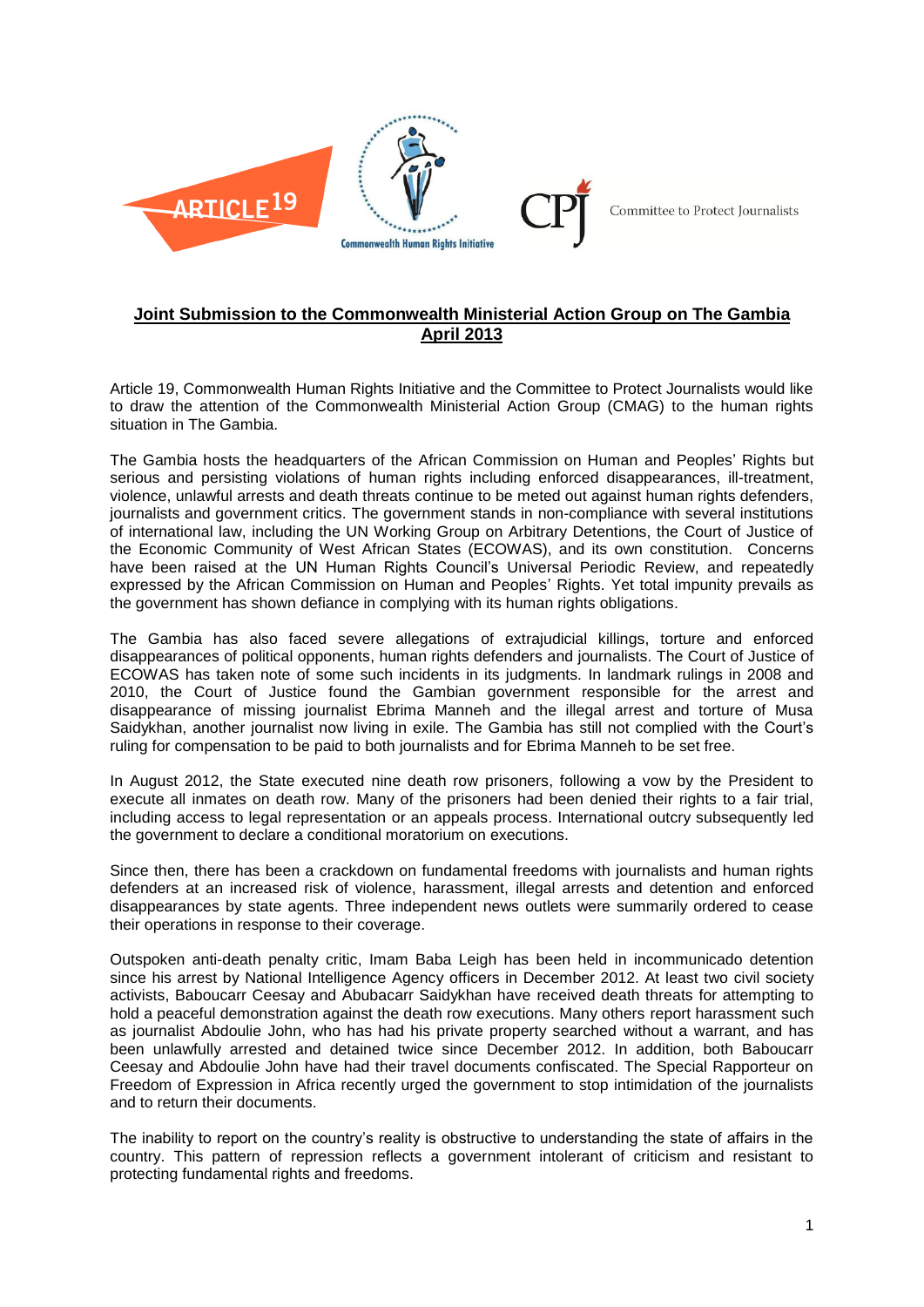## **Recommendations**

For years the Commonwealth has engaged with The Gambia on issues of human rights. Despite this engagement, serious and persistent violations of Commonwealth values as espoused in the Charter of the Commonwealth prevail.

Given this, we urge CMAG to put The Gambia on its agenda and press upon the country to:

- Take measures to create an enabling environment for civil society space, including safeguarding the rights to freedom of association, assembly and expression;
- Repeal laws and stop practices that hinder media freedom;
- Honour its obligations and protect human rights defenders as espoused in the UN Declaration on Human Rights Defenders and
- Investigate allegations of extra-judicial killings, enforced disappearances, torture, ill-treatment, violence, threats of violence, unlawful arrests and detention and hold perpetrators to account.

## **Appendix Brief on the situation in The Gambia**

**Repressive Legislation:** Draconian and repressive laws such as the Newspaper Registration Act (2004), Newspaper Amendment Act (2004), Criminal Code Amendment Act (2005), and the Official Secrets Amendment Act (2009) create offences such as sedition, seditious intention, defamation and false publication that are restrictively defined and are used to target real or perceived government critics, human rights defenders and journalists. If convicted for publishing seditious material for instance, a mandatory prison sentence is imposed. These laws continue to inhibit the realisation of rights, particularly freedom of expression and freedom of the press.

**Death row executions:** In August 2012, nine death row prisoners were killed by a firing squad. Their lawyers and families had received no prior notification about their executions. Given the compromised judicial system, politically motivated trials and absence of due process safeguards, these executions remain significantly concerning. The UN Special Rapporteur on Extra Judicial, Summary or Arbitrary Executions stated that "the executions were carried out in secrecy, away from the public and from the families, and do not meet the requirements of transparency." The UN High Commissioner for Human Rights and the Commonwealth Secretary-General similarly called on the government to halt plans for subsequent executions. While it is reported that President Jammeh has suspended the execution of death row prisoners, this moratorium is temporary and conditional.

Since the death row executions, there has been a further clampdown on human rights. For example, in September, a BBC journalist, attempting to report on the executions was expelled from the country. Also in September 2012, two civil society activists, Baboucarr Ceesay and Abubacarr Saidykhan, were charged with conspiracy to commit a felony after attempting to seek permission from the authorities to peacefully demonstrate against the death row executions. They were detained and later released on bail. In October after the charges were dropped, they both reported receiving death threats.

**Press Freedom:** The environment is inimical to press freedom. Repressive laws and intimidation are used to control expression and thus many exercise self-censorship. Radio stations are often searched and issued with arbitrary notices to shut down. Community radio station, Taranga FM, censored thrice before was again ordered to shut down in August 2012. In September 2012, two independent newspapers, The Daily News and The Standard, were visited by state security agents and ordered without explanation to stop publishing immediately. It is reported that their censorship is due to their coverage of the death row executions in August 2012.

Several journalists have reported intimidation, harassment, arbitrary arrests and illegal detention. In 2011 on three separate occasions, executive members of The Gambia Press Union were arrested, detained and questioned without a warrant. They were later released without charges. Journalist Abdoulie John has been repeatedly unlawfully arrested and detained without charge since late 2012.